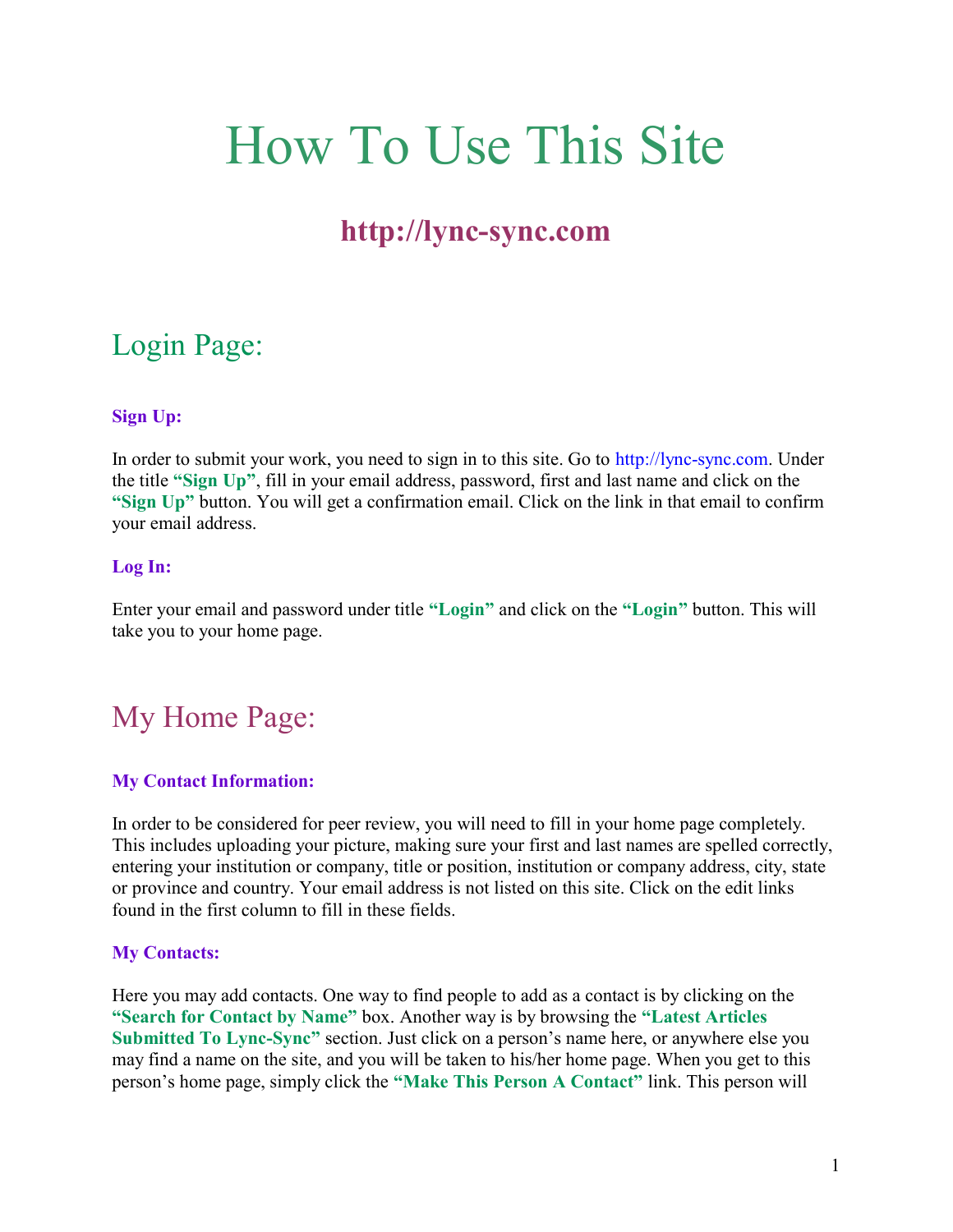then get an email informing him/her of your intention of making him/her a contact. He/she will then have the opportunity of accepting or rejecting your request.

Those on your contact list will get an email informing them whenever you upload a new or revised article to the site. He/she can then go online and read what you've written. Contacts can also chat with each other in real time if they are both logged into Lync-Sync at the same time.

#### My Biography/Resume:

Although not required, you may wish to upload your resume/curriculum vitae and add your biography. Click on the "View/Edit My Biography" link to write a short introduction or biography you wish others to see when they go to your page. Click on the "Update My Resume/Curriculum Vitae" link to upload your resume/curriculum vitae. (If you wish to be a peer reviewer, you MUST have a resume/curriculum vitae uploaded and have filled in your biography)

#### Become a Peer Reviewer:

Click on the link "Become a Peer Reviewer" if you wish to become a peer reviewer. All fields on your home page must be filled in before we will consider your request. Write to us explaining why you wish to be a peer reviewer and what qualifications you bring to the table. We will look through your home page and make our determination. If you are accepted as a peer reviewer, you are then free to peer review any article wishing a peer review. If you have 15 years or more experience in your field as documented by your resume you will have the opportunity to join our elite group of Senior Reviewers.

When someone wishes his/her article peer reviewed, you will get a computer-generated email informing you that an article needs to be reviewed. Go to this person's home page. The easiest way of doing this is to find the article under the "Latest Articles Submitted To Lync-Sync" section located on your own home page. Click on the author's name and you will be taken to his page.

Under the section "Name's Articles/Peer Reviews", you will find his/her article. It will be a first draft, second draft, or final paper. You will be able to see the article, all intentions to peer review, and any peer reviews already written for this paper. If you decide to peer review this article, please click on the link "I Will Peer Review This Article" and click on the submit button. The author will receive a computer-generated email informing him/her you will be reviewing his/her article. Please write up you review in under 30 days. We would like a quick turnaround.

When you have written your review of this article, click on the "Peer Review This Article" link and upload it. The writer of this article will get a computer generated email informing him/her that you have peer reviewed his/her article. That author will then incorporate your suggestions into his/her article and resubmit. To insure a quick turn around, we would like you to write your review within 30 days. For a detailed list of submission guidelines, which includes how articles seeking peer review are submitted, and special instructions for you as a peer reviewer, please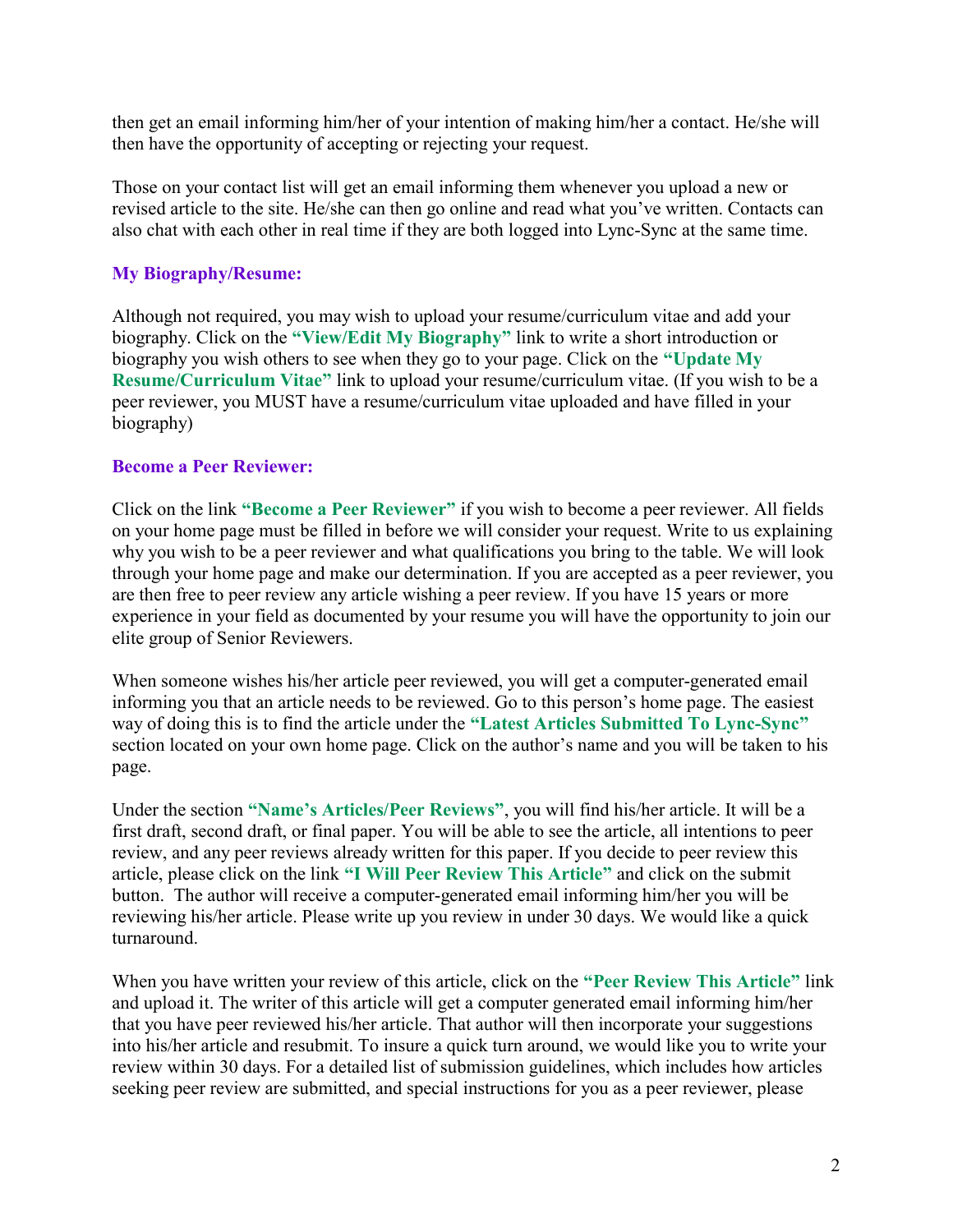click on the link "Article Submission And Peer Review Process" located at http://lyncsync.com.

#### My Articles/Peer Reviews:

The articles you submit and peer reviews regarding those articles will appear here. For a detailed list of submission guidelines, and a guide to submitting your articles for inclusion into our journal, please click on the link "Article Submission And Peer Review Process" located at http://lync-sync.com.

#### Comments Directed To Me:

Those who are not peer reviewers may still leave you constructive comments regarding your articles. You will get a computer-generated email informing you if you do get a comment. You may then read and reply to this comment.

#### Latest Articles Submitted To Lync-Sync:

Here you will find the articles published on Lync-Sync.com, latest article listed first. Click on the article title to read the article, click on the author's name to go to his/her home page.

#### Comments I Have Made To Others:

You may review the comments you have made to others in this section. If the person you made a comment to have replied, you will also see his/her reply here.

#### Bulletin Board – Post To All Members:

Here you may post anything you wish, but please be relevant. Spam will be deleted. You may start a new topic or join an already existing thread. Everyone on this site will be able to read what you write.

#### Peer Reviews I Have Written:

If you are selected as a peer reviewer or senior reviewer, reviews you have made will appear here. This is an easy way to keep track of what you have written to others in the past.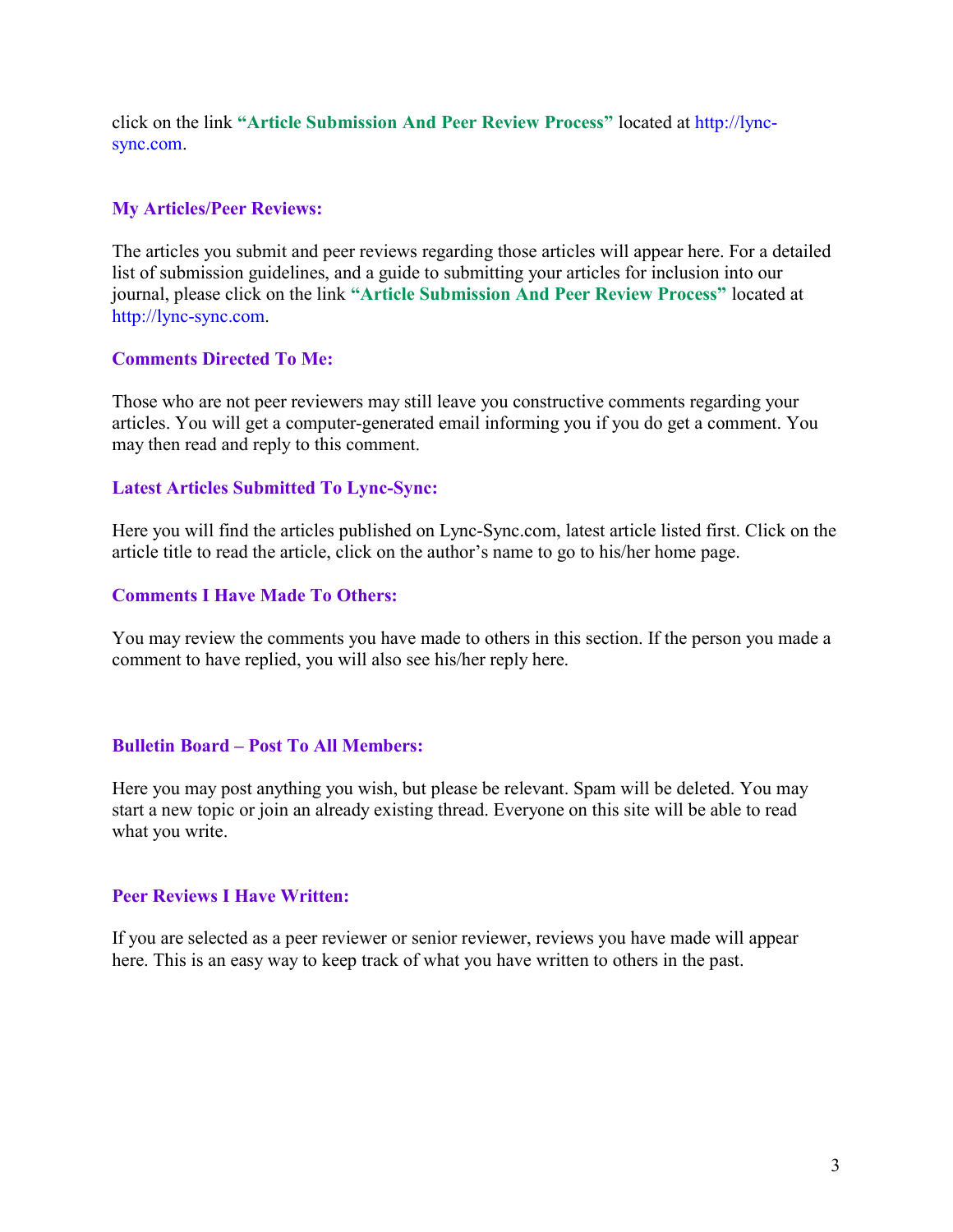### Other Person's Page:

Clicking on another person's name will take your to his/her home page.

#### Make This Person a Contact:

Click on the "Make This Person a Contact" link if you wish this person to be your contact. He/she will receive a computer-generated email informing him/her you wish to be his/her contact. He/she will then have the opportunity to accept or reject your offer.

#### Email This Person:

Click on the "Email This Person" link if you wish to contact this person through your normal email. Please read the instructions carefully and do not use this feature to spam.

#### Other Person's Resume/Curriculum Vitae:

Click on the "Other Person's Resume/Curriculum Vitae" link read this person's Resume/Curriculum Vitae.

#### Other Person's Contacts:

These are this person's contacts. Click on a name to go to that other person's page.

#### Other Person's Articles/Peer Reviews:

This is the section containing this person's submitted articles and peer reviews regarding those articles. Just click on the links to read these articles and peer reviews.

#### Comments Directed To Other Person:

Here you may comment on this person's article. If you are not a peer reviewer, this is where your comments will be shown. If you are a peer reviewer, you may still make comments in addition to your reviews.

#### Bulletin Board – Posted To All Members:

This is duplicated on your home page.

#### Other Person's Comments To Others:

All of this person's comments he/she has made to another and any replies.